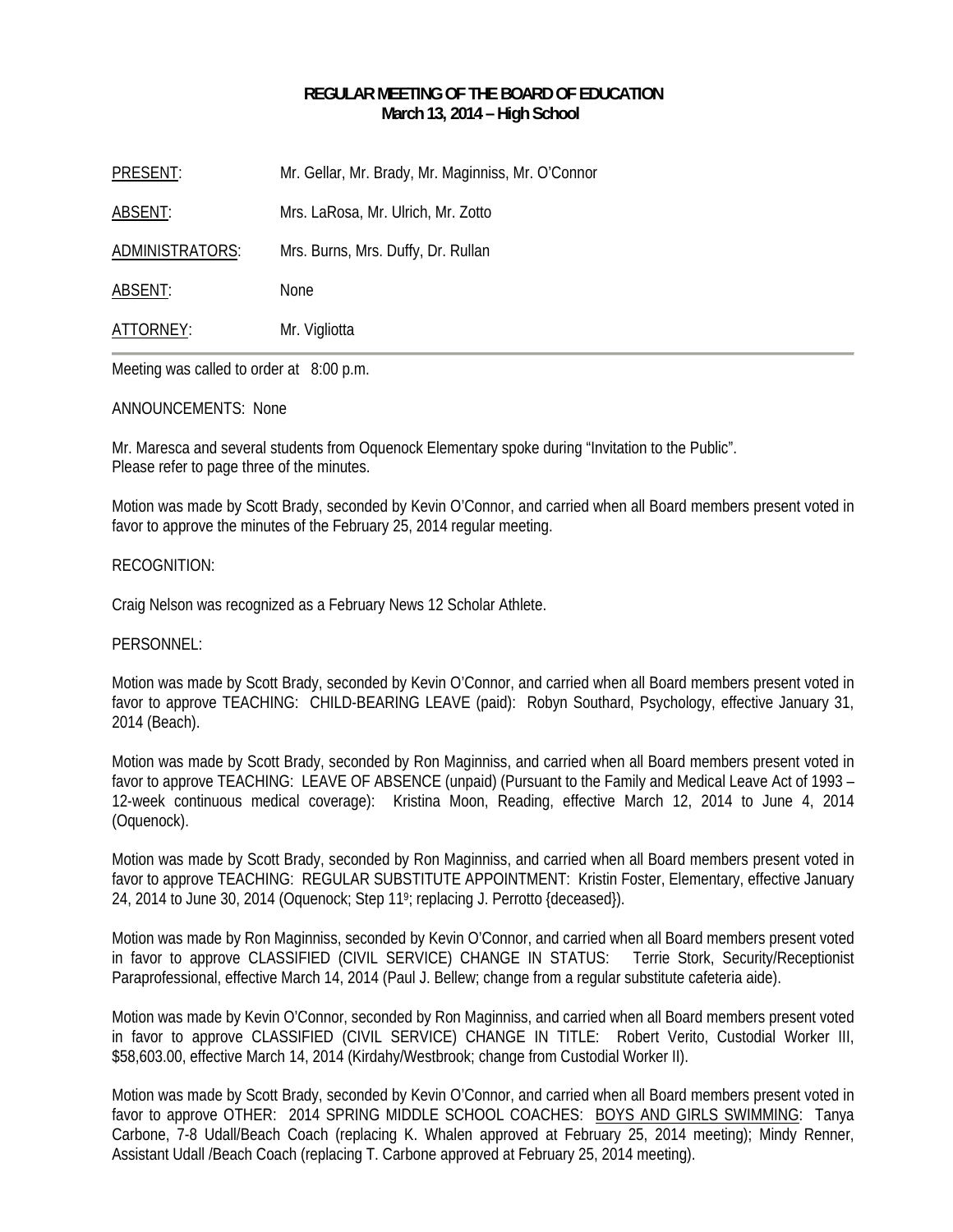Regular Meeting March 13, 2014

## CURRICULUM UPDATE:

Dr. Rullan informed the audience that *Frequently Asked Questions Regarding Student Refusal to Take NYS Assessments* is now posted on the district website. Dr. Rullan also discussed literacy units for Grades 3-8 and the development of a five-year plan by the Professional Development Committee.

## REPORT OF BOARD COMMITTEES:

Finance Committee: Ron Maginniss reported on the meeting held on 3/11/2014. Items reviewed included the January treasurer's report, extra-curricular report, payroll summary, internal claims audit report and systems manager audit trail. Warrants, January financial statements, budget transfers, health service contract for East Islip UFSD, donations of a used car transmission and drum set, special education contract for Career & Employment Options and three bids were also reviewed. Mrs. Duffy reviewed a Cafeteria Fund Revenue/Expense Analysis and Mr. Nocella gave an overview of the bid extension process for the upcoming 2014-2015 school year.

Education Committee: Kevin O'Connor reported on the meeting that was held on 3/13/2014. Items reviewed included protocol to address students who refuse to take NYS assessments, the testing locations for the English Regents on June 3, and teachers' responses to the professional development day survey.

Buildings and Grounds: Scott Brady reported on the meeting held on 3/11/14. Items reviewed included facility usage fees, rental buildings, snow removal costs, new gym doors recently installed at Udall, a minor leak in the Udall boiler room, coil cleaning of duct work, repair of the electronic sign at the high school, and building usage and permits.

Committee on Special Education: Ron Maginniss reported on the meeting that was held on 3/12/14. Items reviewed included CSE and CPSE recommendations and placements, a hearing update and the contract with Career & Employment Options.

Health and Wellness/COMPASS Alliance: Bernadette Burns reported on the meeting that was held 2/26/2014. Items reviewed included the financial report and Wellness Weekend events. A free cardiac screening will take place on Saturday, March 15<sup>th</sup> from 9:00-3:00 p.m. for anyone 12-24 years of age. Additional information can be found on the school website. The committee discussed adding a "Bullying Awareness" section to all future newsletters. West Islip students collected the most jeans in the Town of Islip's "Jeans for Teens" fundraiser. The next meeting will take place on March 25th at 9:00 a.m. at Paul J. Bellew.

## FINANCIAL MATTERS:

The treasurer's report for January was presented. Beginning balance as of December 31, 2013: \$5,113,262.73; ending balance as of January 31, 2014: \$42,278,988.77.

Motion was made by Kevin O'Connor, seconded by Ron Maginniss, and carried when all Board members present voted in favor to approve 2013-2014 Budget Transfers 3125 – 3126.

Motion was made by Ron Maginniss, seconded by Kevin O'Connor, and carried when all Board members present voted in favor to approve Special Education Contract for Career and Employment Options.

Motion was made by Scott Brady, seconded by Kevin O'Connor, and carried when all Board members present voted in favor to approve 2013-2014 Health Service Contract for East Islip UFSD for \$2,611.53.

Motion was made by Kevin O'Connor, seconded by Scott Brady, and carried when all Board members present voted in favor to approve donation to High School Automotive Class of used car transmission valued at \$1,000.00.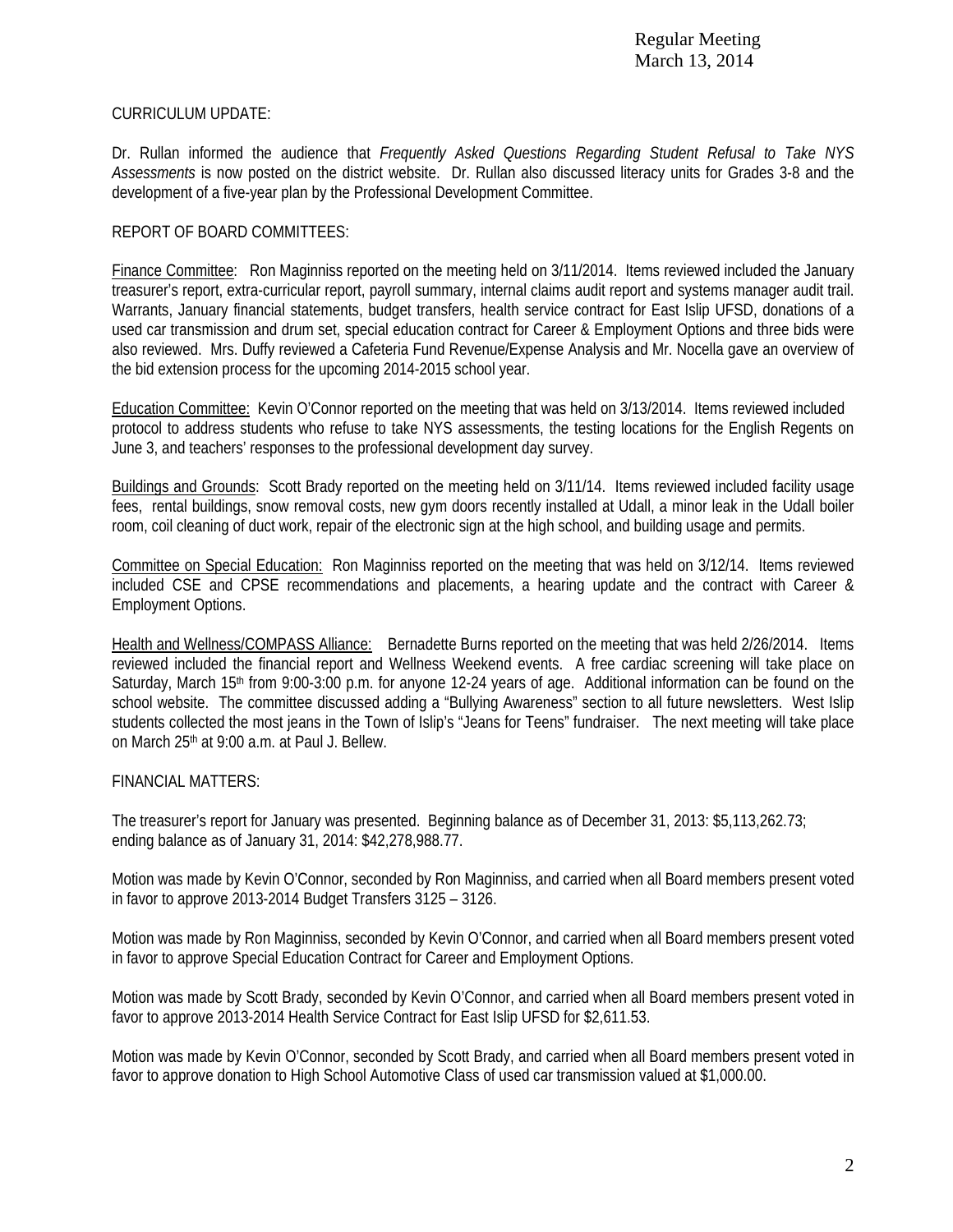Motion was made by Kevin O'Connor, seconded by Scott Brady, and carried when all Board members present voted in favor to approve donation to High School Music Department of drum set and cymbals valued at \$900.00.

Motion was made by Kevin O'Connor, seconded by Ron Maginniss, and carried when all Board members present voted in favor to approve the following bids: Small Kitchen Equipment, Commodity Foods Direct Diversion and Large Kitchen Equipment.

Motion was made by Scott Brady, seconded by Kevin O'Connor, and carried when all Board members present voted in favor to approve the declaration of surplus equipment of three (3) Daktronics swimming touch pads.

# PRESIDENT'S REPORT:

Motion was made by Kevin O'Connor, seconded by Ron Maginniss, and carried when all Board members present voted in favor to approve Memorandum of Agreement with WIASA to extend Terminal Pay Notice Date.

## SUPERINTENDENT'S REPORT:

Budget Worksessions: March 18th, March, 25th and April 1st

Nominating Petitions for Board Trustee seats available at District Office on March 14, 2014/Due at District Office by 5:00 p.m. on April 21, 2014.

The following residents wished to speak during an "Invitation to the Public":

Mr. Maresca, 608 Pat Drive, West Islip, NY – Mr. Maresca wanted to know if ELA testing was elective or mandated. Mrs. Burns explained that these tests are mandated and there is not an opt out provision; they are part of the prescribed curriculum. Mr. Gellar also explained that the district must follow the laws and regulations of the state in regard to taking these tests. Mr. Maresca also wanted to know the district's procedure for opting out of state testing. Dr. Rullan advised Mr. Maresca that the district has posted *Frequently Asked Questions Regarding Student Refusal to Take NYS Assessment* on the school website

Students from Oquenock Elementary – Allison O'Grady, Giovanna Fileti, Allyson Elberti, Grace Mineo and Katelynn Mack along with several others students complained about the protocols followed during the lunch periods at Oquenock Elementary. The students felt they were not treated respectfully and were unable to relax and talk with friends. Mrs. Burns assured all the students that she would speak with Mr. Maniscalco to ensure that the lunch and recess periods are a peaceful time for all students.

Mr. Michael Locorriere, 54 Davison Lane E., West Islip, NY – Mr. Locorriere expressed concerns regarding his son's chemistry teacher. Mrs. Burns explained that this was a personnel issue and required a private conversation. Mr. Gellar assured Mr. Locorriere that Mrs. Burns had briefed the board on the issue and it is being investigated and addressed.

Mrs. Kristina Delaney, 1026 Cassel Avenue, Bay Shore, NY - Mrs. Delaney had concerns regarding class size for the next school year. Mr. Gellar explained that adjusting class size is easier to restore than program cuts but it is still too early and there are too many variables before any decisions can be made.